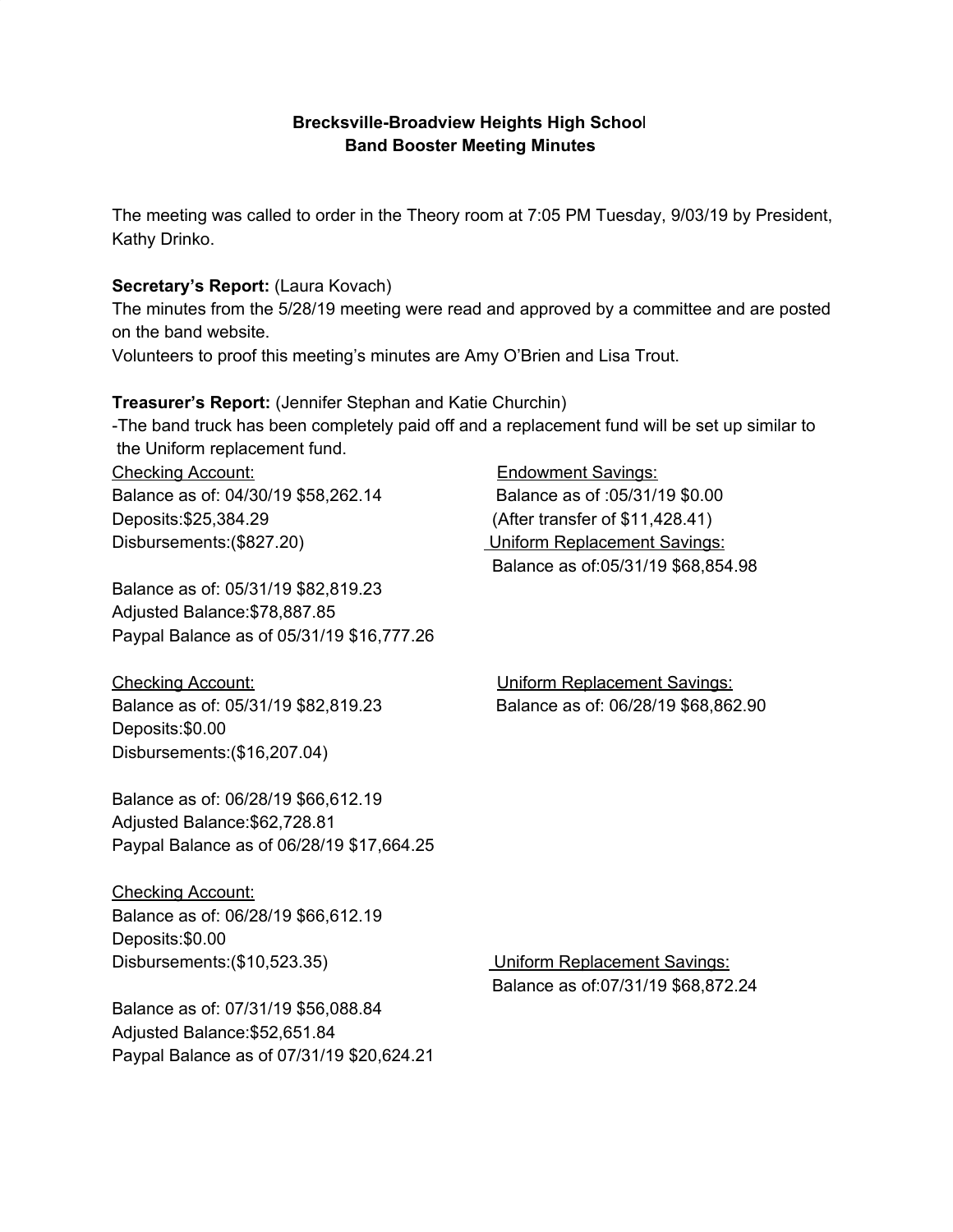#### **Program Committee Reports:** (Pam Knerem)

Band Alumni: (Pam Root) -No Report

Box Office: (Stephanie Sak) -No Report

Chaperones: (Annette Zywiec and Pam Johnson)

-The chaperones did a great job at Cedar Point!

-Pam is in need of 4-8 more chaperones for away games and the North Royalton Band Festival. -She does have enough for chaperones for the 9/13/19 away game.

-Pam asked Lisa Weber to provide cups for away games. Lisa will get them to her.

Drumline: (Pam Knerem) -No Report

Hospitality/Game Snacks: (Lisa Weber)

-Lisa has plenty of snacks so far.

-She will go through all snacks and remove any that have expired dates on them.

-Lisa asked who should provide trash bags at home games since Mr. Rex asked the Game Snack volunteers to collect trash from students this year. Trash bags can be obtained from the concession stand and Mrs. Astey said Lisa can also get bags from the janitor's supply closet.

Flagline: (Kim Traum and Michelle Goldthorpe) -No Report

PSO: (Open)

-This position needs to be filled. Sue Flis will ask Michelle Banks if she would be interested in becoming the new PSO Rep..

Publicity: (Melissa Burdick) -Melissa needs more volunteers for Publicity.

Senior Night: (Amy O'Brien) -No Report.

Swarm Board and Decorations: (Lisa Trout)

-Lisa and her team decorated each band member's locker for the first home game of the season.

-Lisa also installed the Swarm Board using a Woodstock theme.

Uniforms: (Lori Reagan, Rima Julien, Sheyenne Uhlir and Linda Gauntner)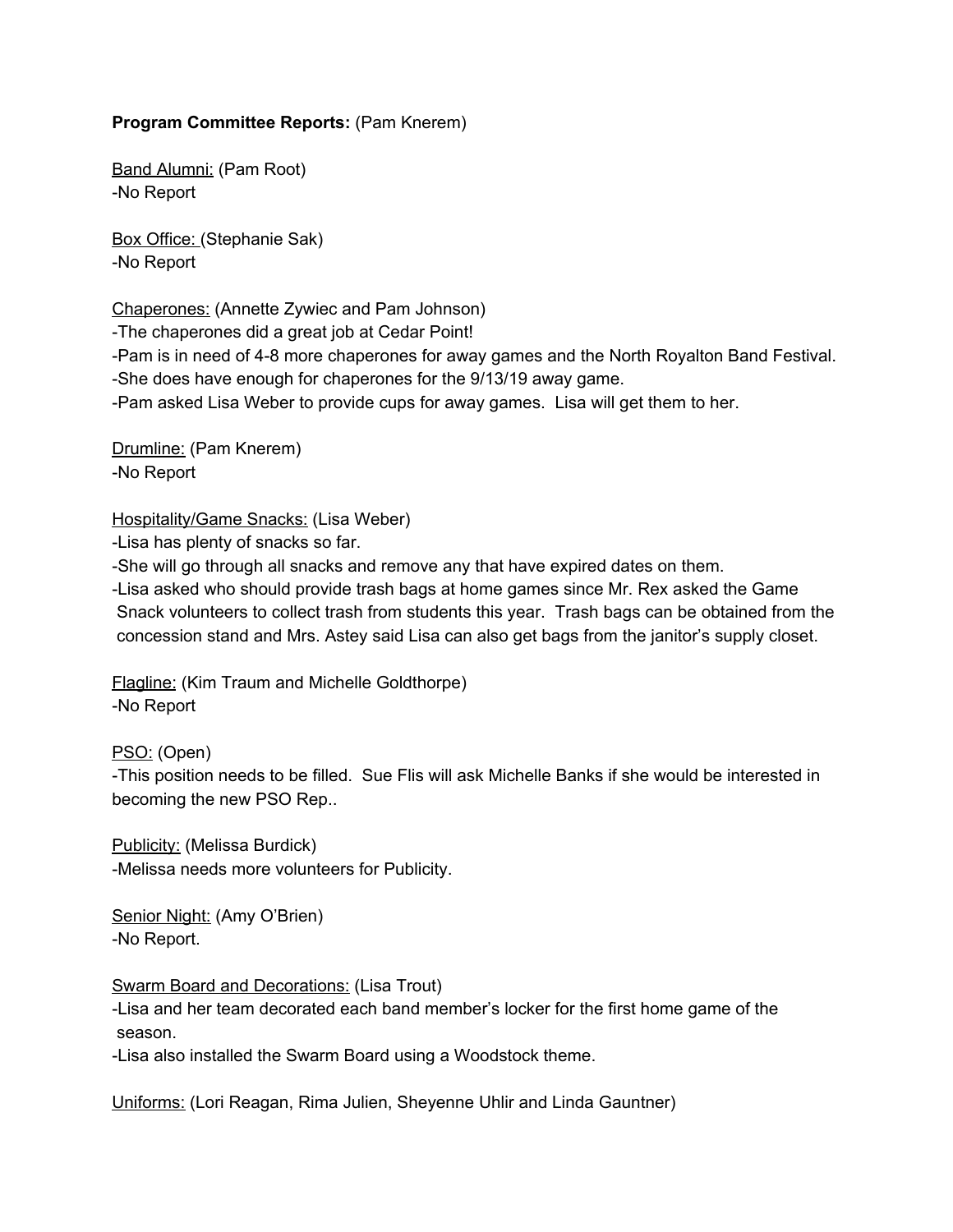-Lori extended a huge "Thank You" to the 66 parent and student volunteers and the Summer Uniform Committee who helped at uniform fitting night.

-Lori is looking for people to train so she can build a strong team for the future.

-This past year the uniform committee packed up 340 old raincoats, and unpacked 320 beautiful new raincoats. They also were responsible for inspecting, cleaning and the inventory of 800 Marching Band uniform parts, 100 Flagline uniform parts, 400 hats, 700 Concert Band parts, 152 bow ties, 400 black shirts and red Summer uniform shirts, 65 pairs of new Dickie's Summer shorts, 83 pairs of Dinkles and 600 pairs of gloves.

Summer Uniforms: ( Lisa Karakostas, Laura Mroczka and Melinda Torres) -No Report

## Yard Signs: (Alicia Ravagnani)

-Sales of yard signs were down by about half of what was sold last year. Alicia believes this was due to not having a seperate order form for yard signs this year. Alicia requested that a separate order form be included in next year's Summer mailing.

## **Ways and Means Committee Reports:** (Michelle McGrath)

## Athletic Programs: ( Melissa Burdick)

-Melissa reported that \$12,180 has been raised from Athletic Programs this year with \$2,125 outstanding. This is up from \$11,225 last year.

- \$725 was raised in Shout Out Ads this year which is down from last year's \$1,200 Shout Out Ads.

# Athletic Program Sales: (Michelle McGrath)

-125 programs have been sold this season so far.

-Michelle would like someone to chair Athletic Program Sales and she could use more volunteers to help sell programs. It is not a huge time commitment and volunteers get free admission to the home games they help at.

# Athletic Program Layout: (Kim Traum)

-On behalf of the Boosters, Kathy Drinko thanked Kim for her outstanding work on this year's Athletic Program Layout. It looked fabulous!

Citrus Sales: ( Allison Winokur and Barb Wisniewski)

-Allison and Barb will be looking for parent and student volunteers to help with fruit delivery day which is scheduled for Saturday, December 7th.

-More information will be coming out soon.

# Disney Raffle: (Sue Flis)

-One half paid Disney trip will be raffled off at each of the Sounds of the Stadium and Holiday concerts.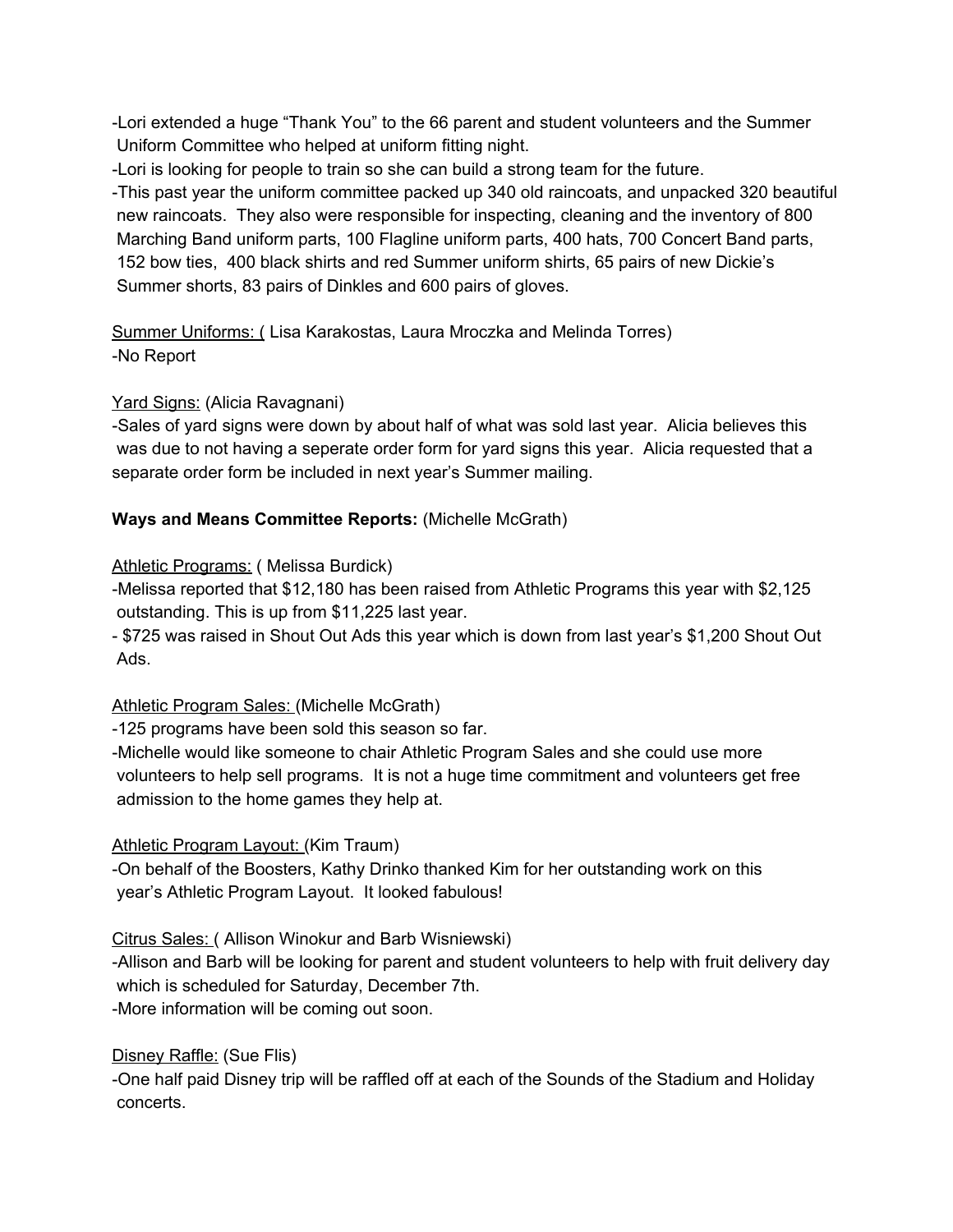-Raffle ticket prices will be one ticket for \$10.00 or 3 tickets for \$25.00.

Endowment/Patrons: (Michele Mihalich) -No Report

Spirit Wear: (Alicia Ravagnani)

-All spirit wear orders were in and delivered to students and parents before the first game this year!

-Alicia is looking for someone she can train to take over spirit wear for her next year. Alicia has done all the leg work and is very happy with how helpful Star Sports has been to her.

Pancake Breakfast/Music in Our Schools Event: (Open)

-This position remains open.

Indians Tickets: (Stephanie Sak) -No Report

#### **Band Director's Report:** (Mr. Rex and Mrs. Astey)

-Directors were pleased with how well band camp went this year.

-This year, more focus was placed on the music than the marching.

-Pre-game and half-time performances from the first home game can be viewed on the band website.

-Congratulations were given to 2020 All-State Band participants, Zack Ravagnani and Evan Shaheen and Kevin Williams as well as All-State Jazz Band participant, Parker Lewis.

-Music check- offs have been staggered this year and has met with a favorable response from leaders.

-Honor Band opportunities will be posted on the band website.

-The tentative band camp schedule for the 2020 season will be July 27th-31st for week one and August 3rd-7th for the second week.

-Due to only 52% of Cedar Point member participation , the band will perform at Cedar Point every other non- Disney year.

-Information on Citrus sales and Disney will be posted on the band website soon including a Disney commitment form.

-Directors are looking into sending out a Disney letter that will include a student's BeeBuck amount via email instead of sending it through the U.S. Postal service.

-A rough Disney itinerary is in place and will be finalized soon.

#### **President's Report:** (Kathy Drinko)

-Kathy asked Pam Knerem if she would reserve the Brecksville Rec Center for next year's band camp pool party. Pam will be happy to reserve it.

-Kathy would like to have a contest for band students to come up with a logo for Disney Spirit Wear this year.